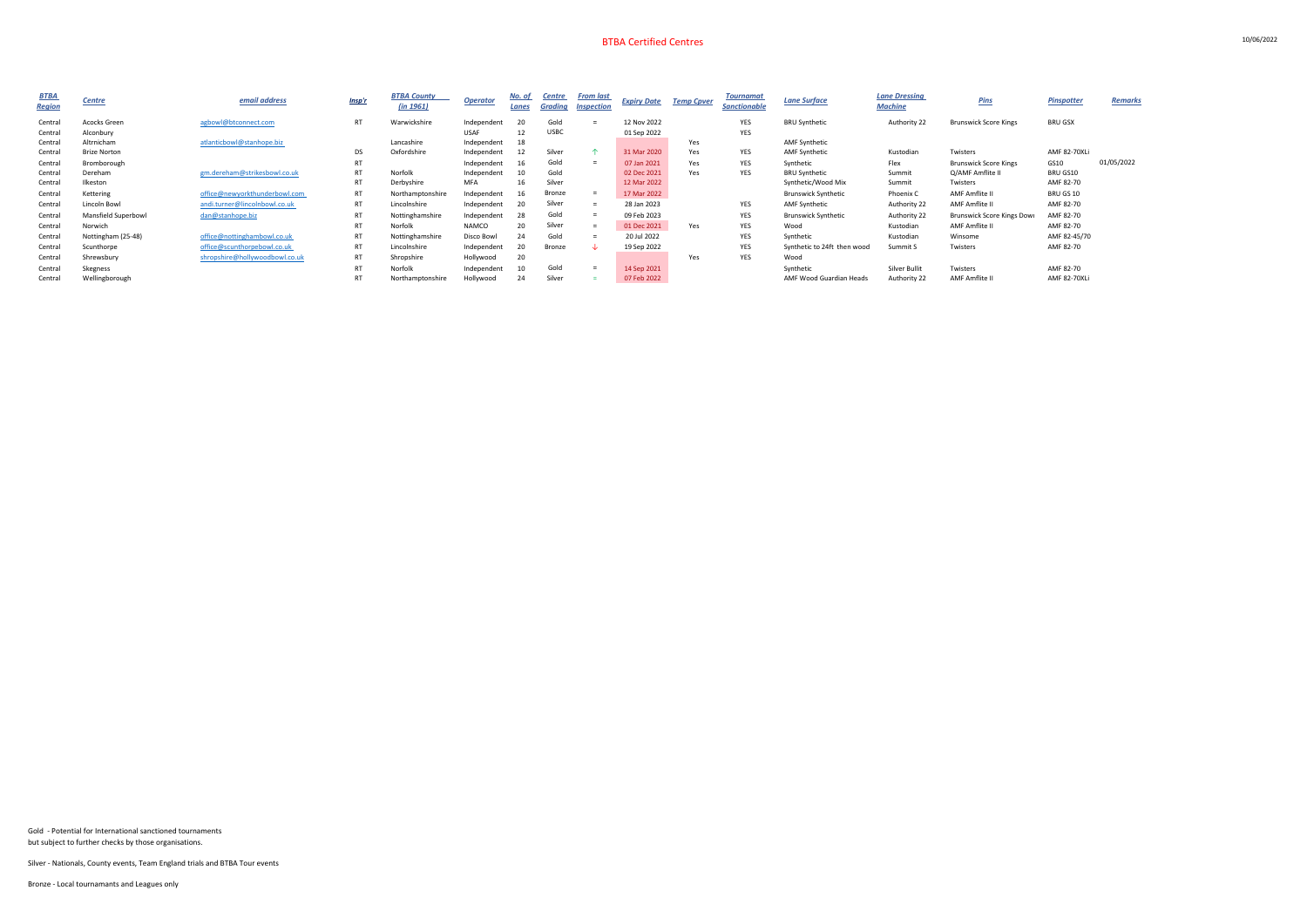| <u>BTBA</u><br><b>Region</b> | Centre                    | email address                         | <u>Insp'r</u> | <b>BTBA County</b><br>(in 1961) | <b>Operator</b> | <u>No. of</u><br>Lanes | <b>Centre</b><br><b>Grading</b> | From last<br><b>Inspection</b> | <b>Expiry Date</b> | <b>Temp Cpver</b> | Tournamat<br><b>Sanctionable</b> | <b>Lane Surface</b>          | <b>Lane Dressing</b><br><b>Machine</b> | Dine                         | <b>Pinspotter</b> | <b>Remarks</b> |
|------------------------------|---------------------------|---------------------------------------|---------------|---------------------------------|-----------------|------------------------|---------------------------------|--------------------------------|--------------------|-------------------|----------------------------------|------------------------------|----------------------------------------|------------------------------|-------------------|----------------|
| North                        | <b>Barnsley Bowl</b>      | duty.manager@barnsleybowl.co.uk       | MF            | Yorkshire                       | Independent     | 16                     | Gold                            |                                | 17 Dec 2022        |                   | YES                              | Synthetic                    | Kustodian Plus                         | AMF Amflite II               | AMF 82-70         |                |
| North                        | <b>Chesterfield Bowl</b>  |                                       | MF            | Derbyshire                      | Independent     | 16                     | Gold                            |                                | 25 Nov 2022        |                   | YES                              | Synthetic                    | Authority 22                           | <b>Brunswick Score Kings</b> | AMF 82-70         |                |
| North                        | Hull                      | hullmanager@hollywoodbowl.co.uk       | MF            | Yorkshire                       | Hollywood       | 26                     | Gold                            |                                | 26 Jan 2023        |                   | YES                              | Synthetic                    | Authority 22                           | AMF Amflite II               | <b>BRU GSX</b>    |                |
| North                        | Shipley                   | gobowling@outlook.com                 | MF            | Yorkshire                       | Independent     | 12                     | Gold                            |                                | 04 Sep 2022        |                   | YES                              | Synthetic                    | Kustodian Flex                         | AMF Amflite II               | AMF 82-70         |                |
| North                        | Sunderland Riverside Bowl |                                       | AR            | Durham                          | Independent     | 19                     | Gold                            |                                | 20 Nov 2022        |                   | YES                              | Wood with Synthetic Pindecks | Phoenix S                              | Twisters                     | AMF 82-70         |                |
| North                        | Washington                | washingtonmanager@hollywoodbowl.co.uk | AR            | Durham                          | Hollywood       | 26                     | Gold                            |                                | 24 Nov 2022        |                   | YES                              | AMF Wood Guardian Heads      | <b>Silver Bullit</b>                   | AMF Amflite II               | AMF 82-70         |                |
| North                        | Wigan                     | wiganmanager@hollywoodbowl.co.uk      |               | Lancashire                      | Hollywood       | 28                     | Silver                          |                                | 18 Jul 2021        | Yes               | <b>YES</b>                       | AMF Wood Guardian Heads      | Summit                                 | AMF Amflite II               | AMF 82-70         |                |
|                              |                           |                                       |               |                                 |                 |                        |                                 |                                |                    |                   |                                  |                              |                                        |                              |                   |                |

Gold - Potential for International sanctioned tournaments but subject to further checks by those organisations.

Silver - Nationals, County events, Team England trials and BTBA Tour events

Bronze - Local tournamants and Leagues only